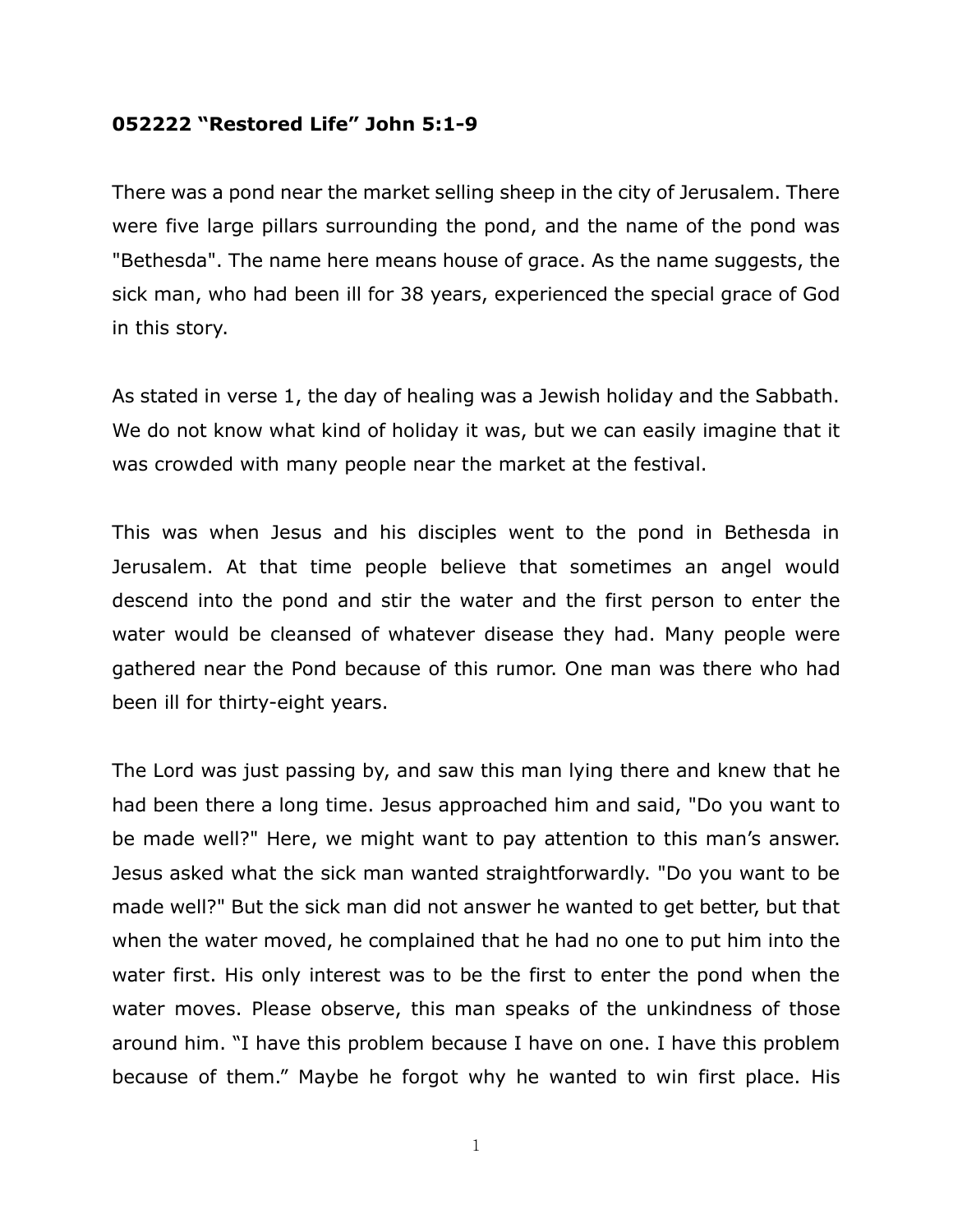## answer was quite interesting!

But, maybe he's not the only one who responds that way. Through today's Bible, Jesus may ask each of us the same question: "Do you want to be made well?" But we may answer, "Lord, I have to succeed. Lord, whatever I do, I have to be number one. Lord, I have to make a lot of money. Lord, I have to educate my children the best possible way. But I have no one to help me…"

The prayer that I heard so much when I was a child, "...become the head and not the tail..." Of course, parents prayed these prayers with the hope that their children would do well. But I thought about this many times. If everyone wants to be the head, then who should be the body and who should be the tail? At one time, there was a corporate advertising campaign that goes as follows: 'We remember Neil Armstrong, who first set foot on the moon, and Jamie Lindberg, who first crossed the Atlantic by plane. But nobody remembers who came second.'

And obviously this company was proud that it was the best in its sector. This kind of advertising really shows how people are obsessed with being the best or no.1. And inside of that, people tend to think that the reason they can't do it is because of them. "Listen Lord, if only I had more sympathetic parents, more manageable kids, if only I got that job I always wanted, if only I hadn't had to settle for that second-tier college, if only I got that promotion, if only my spouse would take a fair share of the responsibilities. Come to think of it.

Beloved, the Gospel of John talks about eternal life a lot more than the other Gospels. When you hear the word eternal life, you might think it means life after death, but the Gospel of John says it a little differently. Eternal life Jesus is talking about is what the faithful life looks like right now. Eternal life is that

2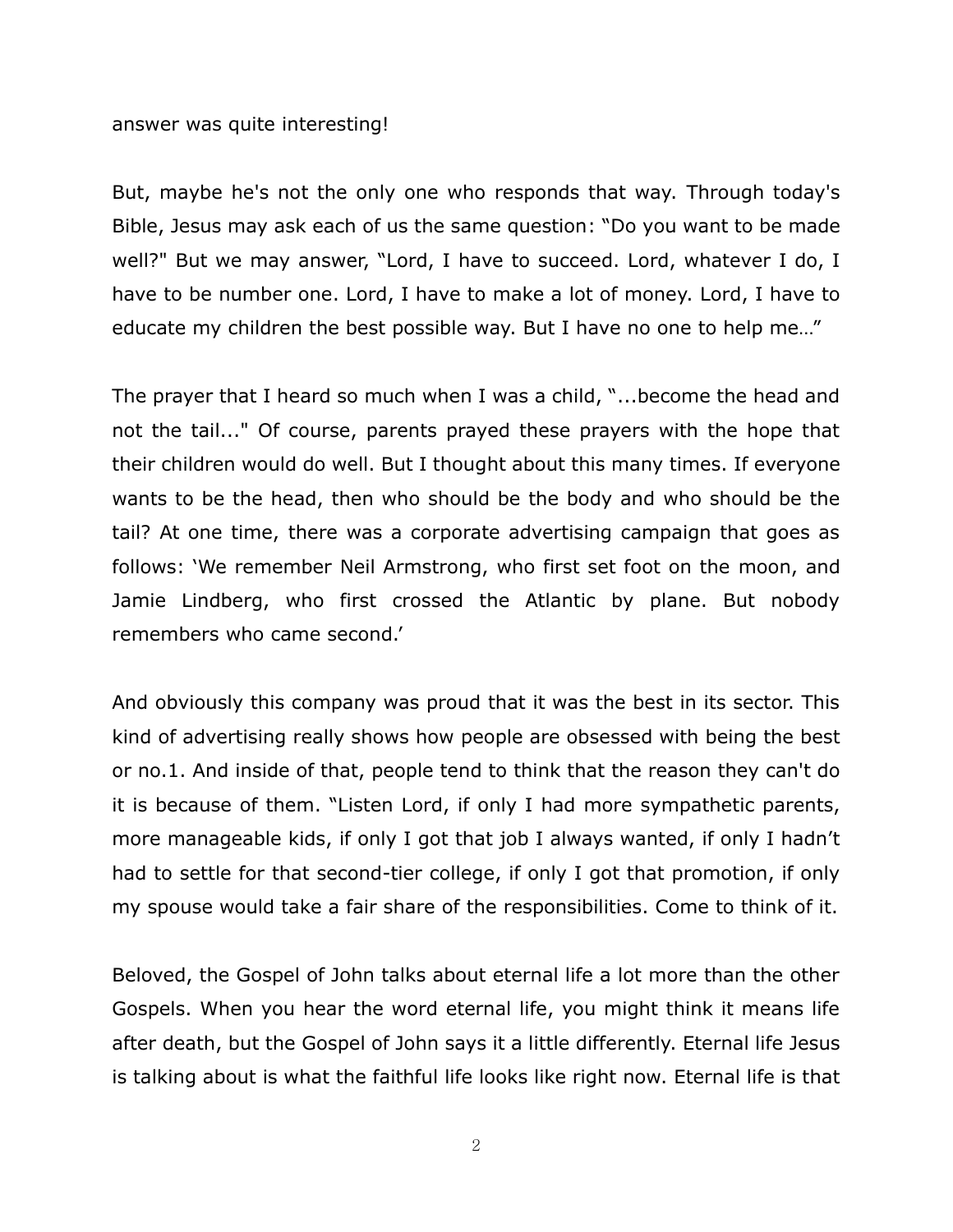daily life that is touched by God's eternity in your life here and now that at the same time manifests all the beauty and hope and astonishing love of God's own glory. God promises real life, whole life, rich life, fulfilling life right here right now. Eternal life, an important theme in the Gospel of John, is connected with the conclusion of today's story.

Jesus said to him, "Stand up! Take your mat and walk." If you had been sick for 38 years, what more could you wish for? But when you read the words of the Gospel carefully, Jesus did not just say "get up", but "take your mat and walk". The mat is called [Clavatos] in a Greek word, but in English it is translated just as mat. As we imagine today, it is not a proper mat purchased from Home Depot or Target. What would the mat of the sick man look like for 38 years? I have no doubt it was dirty, filthy, and even disgusting. But Jesus did not just heal his illness. Jesus is telling him to stand up with his problem, or traces of his problem, and walk.

Once I saw a sign like this: "Your mother is not here. Please clean your own mess." Jesus didn't just tell him to clean his own mess but Jesus was telling him to stand up without blaming others or the environment. Indeed, as the Lord had said, he got up and took his mat and walked. Jesus wanted his life being restored.

This verse is very important! People usually just want to solve their own problems. Health problems, economic problems, children's problems, workplace problems ... However, I have seen many who fall far from God once the problem is solved. This teaches us that what the Lord wants is not just a solution to the problem, but a restored overall life. The Lord wants people who had taken it for granted to get up and take their own problems, and to help, serve, and live.

3